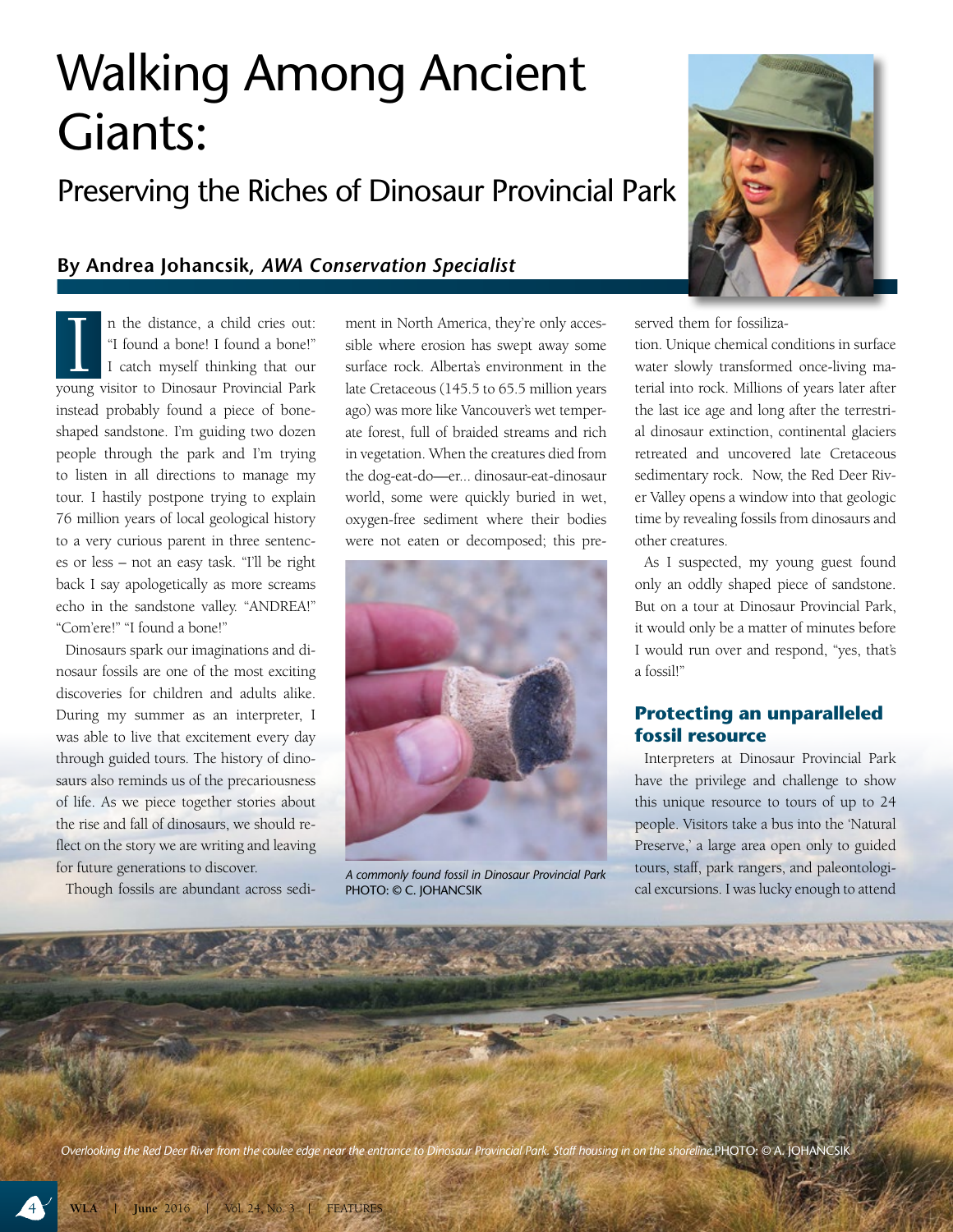one such excursion with a paleontology student and a couple other parks staff. Walking through the Natural Preserve, we found a micro-site (a concentration of small fossils such as teeth and fish scales) that had never been documented.

Zoning is a management technique used in numerous parks across Canada and around the world. It restricts certain uses in order to protect spiritual, ecological, geological, or historical values. Dinosaur Park's Natural Preserve is an example of zoning. Another example of zoning in Alberta provincial parks is found in Writing-on-Stone Provincial Park on the Milk River in southern Alberta. Writing-on-Stone has a large restricted area known as an 'Archeological Preserve.' A large concentration of very fragile ancient petroglyphs (rock carvings) and pictographs (rock paintings) are found there. Sadly, vandalism from the time of the earliest European settlers through to the mid-1900s destroyed or damaged much of the rock art before the Preserve was established. In Canada's National Parks, zoned areas that receive the highest level of protection are usually small and localized to safeguard a particular feature, such as the Cave and Basin Marsh in Banff National Park. Large areas that exclude people entirely, such as Dinosaur Park's Natural Preserve, are rare. The main reason for the Natural Preserve is to protect the fossil resource, as fossils in Dinosaur Park are fragile and can crumble under a single footstep.

Crumbling fossils aren't the problem in and of themselves. After all, paleontologists can only find fossils once they're already exposed and beginning to weather. The

motivation for protecting most of Dinosaur Park came as visitation increased and it received a World Heritage Site designation in 1979. Jarrid Jenkins, Visitor Services Program Head in the Parks Division at Dinosaur Provincial Park, remembers the days when people could wander anywhere they wanted. "My grandparents used to take visitors down to the badlands to have picnics at the clam beds," he says, referring to areas of layered fossil clam shells that now can't even be accessed on guided tours. "People remember the 'good old days,' when they could walk around and explore and bring fossils home with them, but there were also many less visitors then." Now, Dinosaur Park welcomes 100,000 visitors through its gates each year, many of whom are international travelers checking off a box on their World Heritage Site bucket list.

In Dinosaur Park, any constant wear on the ground, whether caused by hundreds of human footprints or motorized recreation,



*Wagon Trail* PHOTO: © D. LLOYD

would cause rapid erosion of the fossils and hoodoos. Everything about this area is fragile, even the grassland areas. On one of the tours, I showed my guests a wagon trail still imprinted in the native grass that was made by settlers or explorers over 100 years ago. Most were shocked that a simple wagon trail could have such a long-lasting impact on the landscape.

#### **Without people, what happens?**

*Alberta's Provincial Parks Act* and *Historical Resources Act* provide the legal mechanisms to restrict access in the Natural Preserve. In addition to protecting fossils there are other benefits to Dinosaur Park's Natural Preserve. According to Jenkins, public safety is a major consideration. Anyone accessing the preserve must bring a radio for safety reasons, as there is no cellphone service. The harsh badlands environment poses a variety of potential threats or dangers, including lack of water, sinkholes, crumbling slopes, and cactus. For the unprepared, the preserve can be a disaster in the waiting – and there are park legends to prove it.

The Natural Preserve also provides ecological benefits, such as letting coyotes, snakes, and migratory birds live free from human interference. For researchers, this intact and representative ecosystem is perfect for studying bats, rattlesnakes, and other poorly understood wildlife. The river valley's extensive riparian areas provide essential habitat for species like beaver, moose, and threatened/at-risk birds such as ferruginous hawk, short-eared owl, and Sprague's pipit while the badlands are home to scorpions